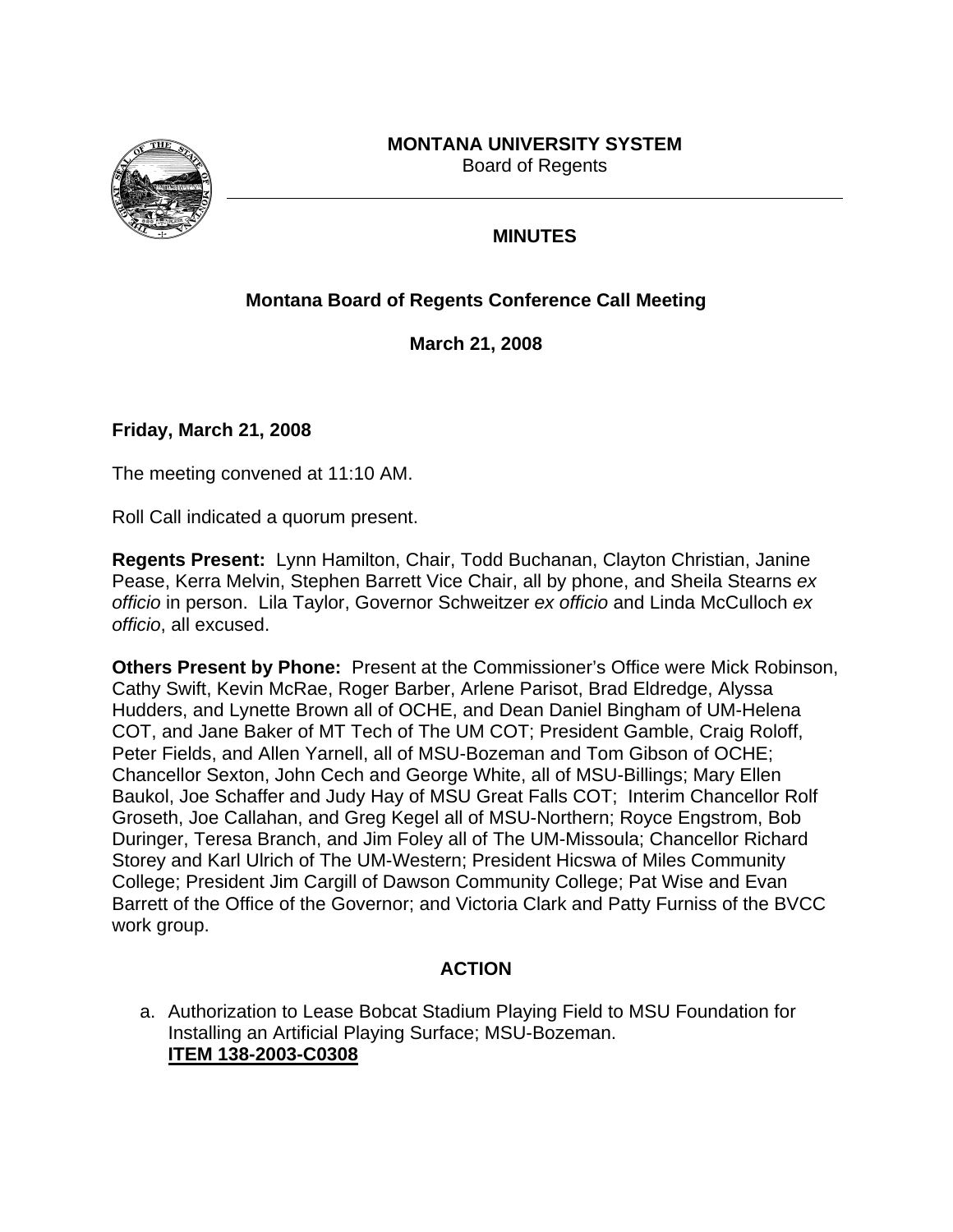President Geoff Gamble explained that current legislation permits leasing for purposes of the construction of athletic facilities. Money is available to cover the \$900,000 by private and in-kind gifts. The Foundation has raised \$4M and is authorized to cover any expenses that are not covered by the in-kind donations.

The motion by Regent Barrett moved approval of Item 138-2003-C0308. Motion passed unanimously.

b. Authority to Plan and Design New Sky Suites at Bobcat Stadium; MSU-Bozeman. **[ITEM 138-2002-C0308](http://mus.edu/board/meetings/2008/Mar08-CC/ITEM138-2002-C0308.pdf)** | Supporting Material **[ITEM 138-2002-C0308](http://mus.edu/board/meetings/2008/Mar08-CC/ITEM138-2002-C0308_SM.pdf)**

President Gamble explained this is a request for authority to proceed with planning and design work only and to allow for expenditures to cover the costs associated with this portion of the plan.

Regent Barrett moved approval. Motion passed unanimously.

### **INFORMATION**

Elevation of Position of Director of Two-Year Education to Deputy Commissioner for Two-Year Education; OCHE. [Position Description.](http://mus.edu/board/meetings/2008/Mar08-CC/DraftPDDeputyComm2YearEd.pdf) 

Regent Hamilton reminded the group this was an information item only and that continuing discussions of two year education overall would continue at later meetings. The intent of this discussion was not to determine a particular person for this position.

Regent Barrett supported the concept of elevating 2-year education to a deputy commissioner level position. He recommended strengthening the job description, circulating it and acting swiftly. With the legislative session approaching and the interest of Postsecondary Education Policy and Budget (PEPB) Committee and the legislature, as well as the reality of the budget process beginning soon, Regent Barrett reiterated the need to have a decision made and a candidate in place by the June 12 PEPB meeting.

Commissioner Stearns noted that, in this case, she wanted to do an internal search because of the need to fill the position promptly after Dr. Parisot's retirement, due to the workload and expectations related to the position. Dr. Parisot's retirement is effective April 30.

Regent Pease wanted to know the other regents' viewpoints on the issue and cautioned making the decision too hastily. She suggested considering a state-wide search, rather than an internal search.

Commissioner Stearns made the following points:

• that extensive collaboration and discussion had already taken place;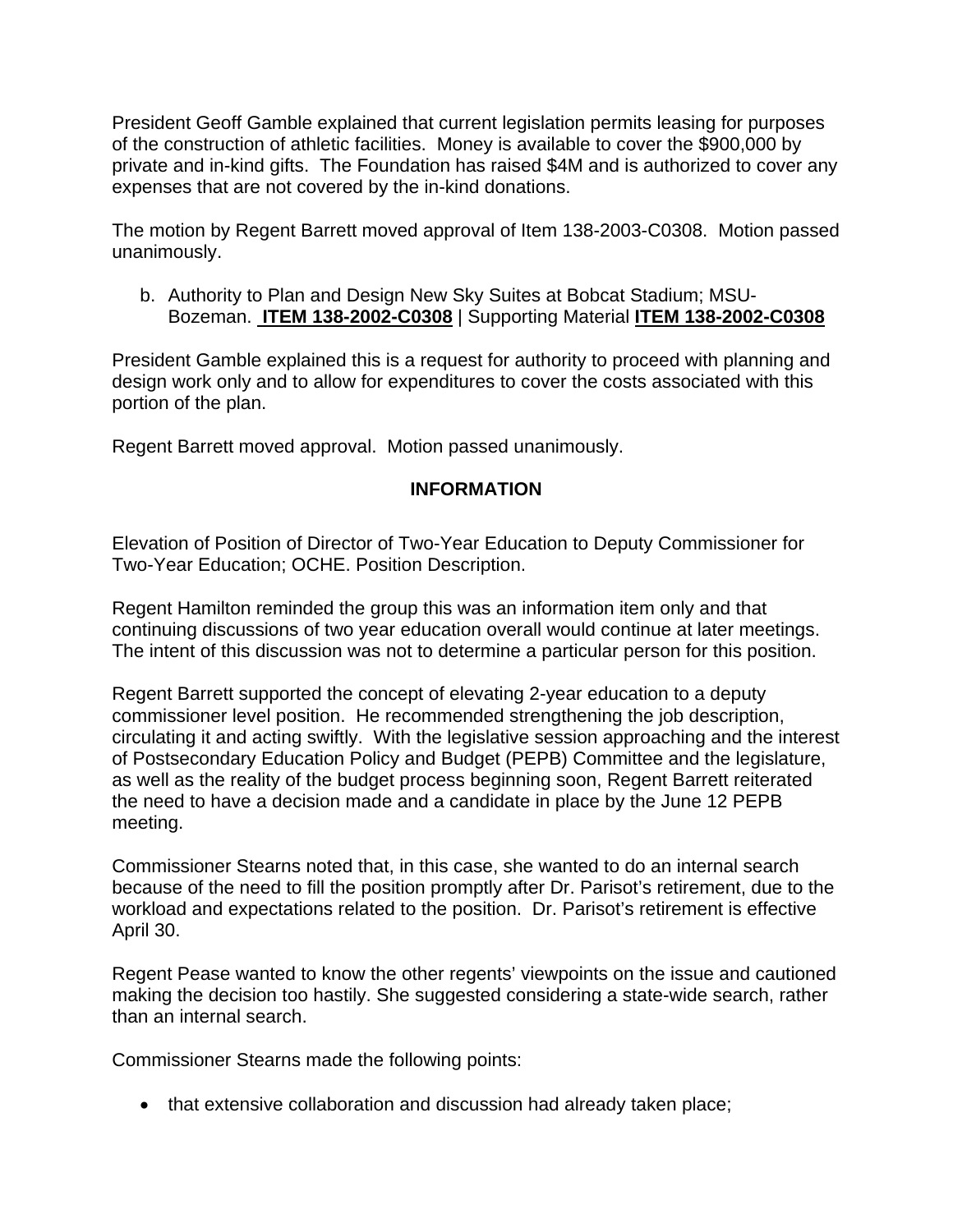- she has consulted with the 2-Year Council which supported a stronger role for this position;
- the individual in this position will work with the commissioner and regents on the recommendation regarding a new community college in Ravalli County; and
- the need for this individual to work closely with legislators, the Governor's Office, business and labor, etc...

Dean Jane Baker assured the group that following discussion, all 3 committees of the 2- Year Council gave a very strong recommendation to re-establish the Deputy Commissioner of 2-Year Education.

Dean Daniel Bingham supported the position and agreed with the need to act swiftly. He recommended adding more detail to the job description and recommended considering hiring an interim person for this during the search process.

Regent Christian supported the enhanced position as well as the need to fill the position expeditiously. He suggested the need for the position description to remain fluid, allowing for changes as it goes along.

Evan Barrett stated the governor supported the elevation of this position and that this is a direction for 2-year education the governor is highly interested in. He told the group the governor wants the regents to help shape this policy for 2-year education. Mr. Barrett cautioned that group that if the Board of Regents does not get this done soon, then other stakeholders will fill the perceived vacuum. He stressed the following points:

- strengthen the position description;
- engage in some process in order to (1) help protect the candidate and (2) secure a strong person to help lead the effort due to the resistance to change that must be anticipated;
- include the Governor's Office in the process;
- act promptly.

#### Campus comments:

President Stefani Hicswa expressed strong support for the position, stronger wording in the position description, as well as the need to fill the position promptly.

Provost Royce Engstrom supported the need for the position, but encouraged a national search be done on an accelerated timeframe.

President Gamble supported the concept for the position and stated the importance of keeping the needs of the Commissioner's Office in mind relative to this position. He stated this has been discussed with the board for many years and, therefore, recommended without undue delay.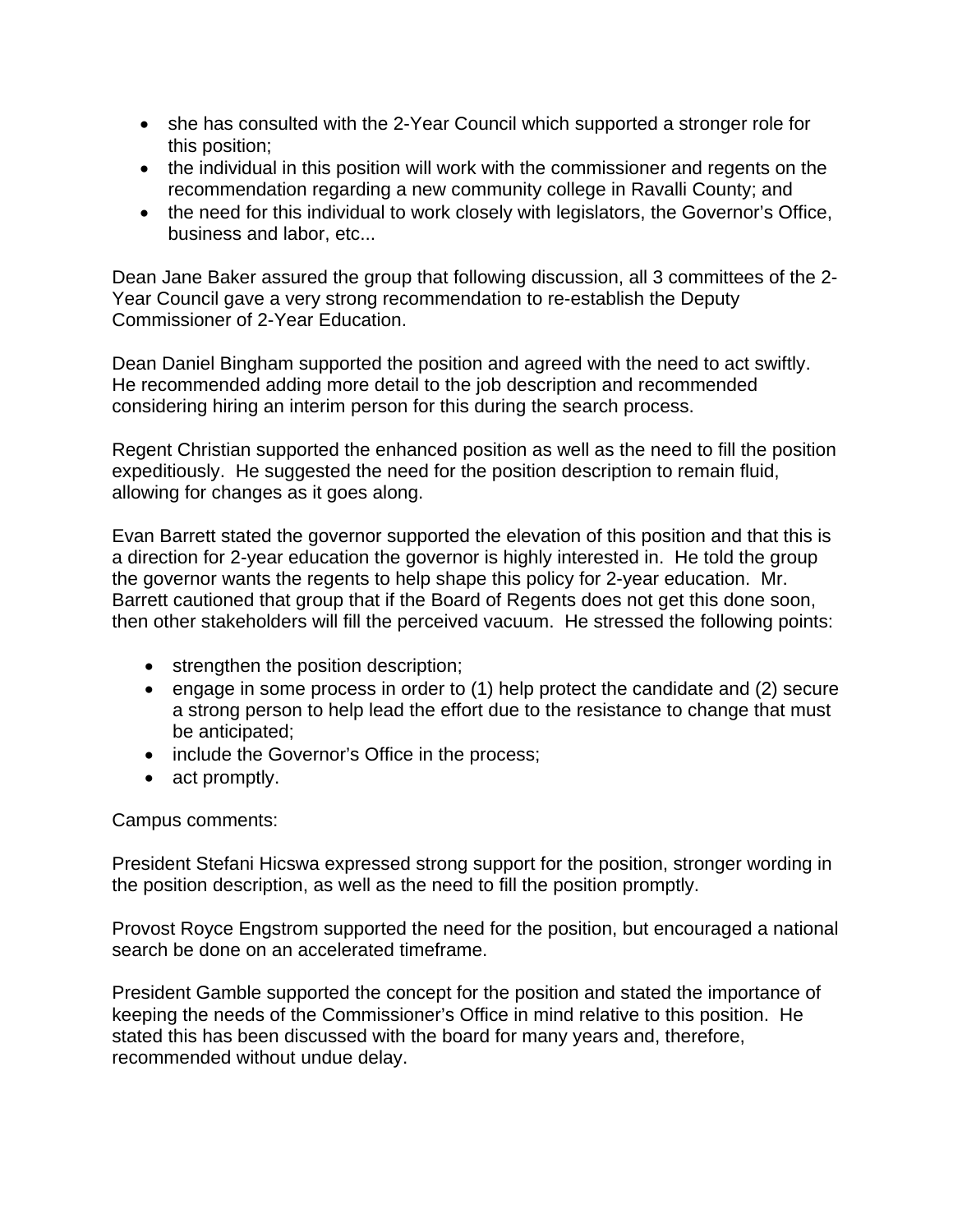Interim Chancellor Rolf Groseth supported the position and the need to act quickly. He recommended having someone in this position in 30 days. He expressed support for the position description as written because the position would naturally evolve as it goes along. This is of importance to all the campuses because of some 2-year programs on the 4-year campuses.

Dean John Cech supported the position and stated the level of discussion on this issue was very important.

Public comment and additional board discussion:

Victoria Clark, Bitterroot Valley Community College representative, expressed support for more attention to two-year education, including strengthening this position.

Regent Pease suggested including the tribal colleges in the search, rather than having an internal search only, consistent with the Board's policies and goals related to diversity.

Regent Barrett stated that given the restraints, the time to act is now. He reminded the group it could be revisited later if needed. If the legislature perceives a vacuum in this area, they may act without sufficient interaction with the Board of Regents. He strongly recommended making a preliminary decision and getting the position filled.

Regent Hamilton clarified that the policy issue before the Board of Regents is to determine if they support elevating the position to the level of Deputy Commissioner of 2-yr Education. The regents all agreed to the elevation of the position.

Regent Hamilton asked if there was agreement of the board for the commissioner to determine the process for filling this position. She said the role of establishing the process and making the appointment is the commissioner's decision.

Regent Buchanan did not agree with the urgency to fill this position and wanted more conversation and clarification on what the goal of 2-year education should be. Regents Pease and Melvin agreed with Regent Buchanan as to more clarity regarding the destination of 2-year education.

Regent Hamilton asked the commissioner if she had gotten the needed direction from the board. Commissioner Stearns responded she understood the board agrees with the importance of elevation of the position and that this position is critical for Montana. She heard concern from board members regarding the process. By policy, the board has delegated leadership to the commissioner, who can promote within the system. She stated that OCHE will look carefully at this and that elevating this position would align with the policy agenda for the entire country, which is to have a more educated population. She advised the regents she would take a few days to consider the comments provided and to meet with her senior staff, as well as others; she stated she